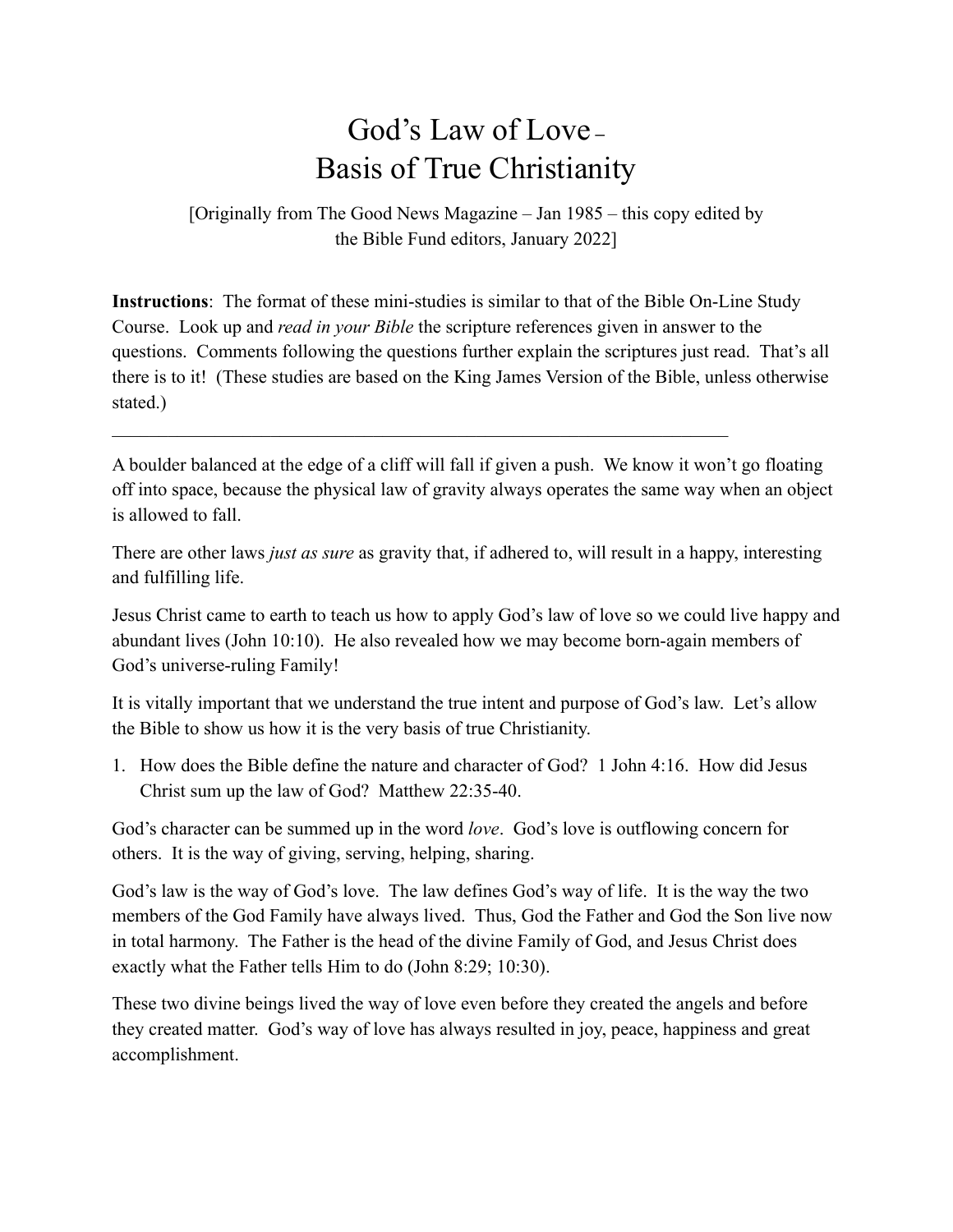God's law of love also regulated the conduct of all the angels toward one another and toward their Creator. That is, until Lucifer, the powerful and beautiful archangel God had placed over one third of the angels to guide their activities on earth, rebelled against God!

2. What is the Bible definition of sin? 1 John 3:4. Does the Bible clearly tell us that Lucifer and his angels sinned? Ezekiel 28:14-16; 2 Peter 2:4.

Sin is the violation of God's law of love. It is the opposite of peace. cooperation and harmony – the opposite of service and concern for others.

God reveals in His Word that Lucifer became the first sinner. Vanity, lust and greed welled up within him. He became dissatisfied with rulership over just this one planet – he reasoned that God had been unfair – he wanted to rule the whole universe. So he organized his angels into an army and ascended to heaven in an attempt to usurp all of God's authority.

Lucifer and his angels failed, and were cast back to earth (Isaiah 14:12-14; Luke 10:18; Jude 6). Lucifer, now God's adversary, was renamed Satan, and his angels called demons. Still actively attempting to thwart God's plan, Satan and his demons have deceived the world about the need to follow God's Law of love (Revelation 12:9).

- 3. Are all 10 points of God's great law conveniently listed for us in the Bible? Exodus 20:1-17; Deuteronomy 5:6-21. How can we know that there are exactly 10? Exodus 34:28; Deuteronomy 4:13.
- 4. Did the patriarch Abraham the father of the faithful (Romans 4:11, 16) know of God's law and think it was important to keep it? Genesis 26:5. What attitude did King David – whom God called a man after His own heart (Acts 13:22) – have toward obeying God's law? Read all of Psalm 119 and especially notice verses 97-100 and 105.

Both Abraham and David were commandment keepers. They had great respect for God's law. That is one major reason why they will hold responsible positions in the future government of God on earth.

5. Did Jesus Christ come to do away with God's law? Matthew 5:17-19. Did He keep the Ten Commandments? John 15:10. Did He teach others to keep them? Matthew 19:16-19.

The verses in Matthew 19 clearly show that Jesus specifically referred to the Ten Commandments, though He did not mention every one of them.

6. Does the Bible show that the Church Jesus built would be teaching obedience to and actually be keeping the Ten Commandments and other instructions of Jesus? Matthew 28:19-20; Revelation 12:17; 14:12. (Revelation 12 personifies God's Church as a woman.)

God's Church today echoes the words of David and follows God's law of love as the Christian standard to live by.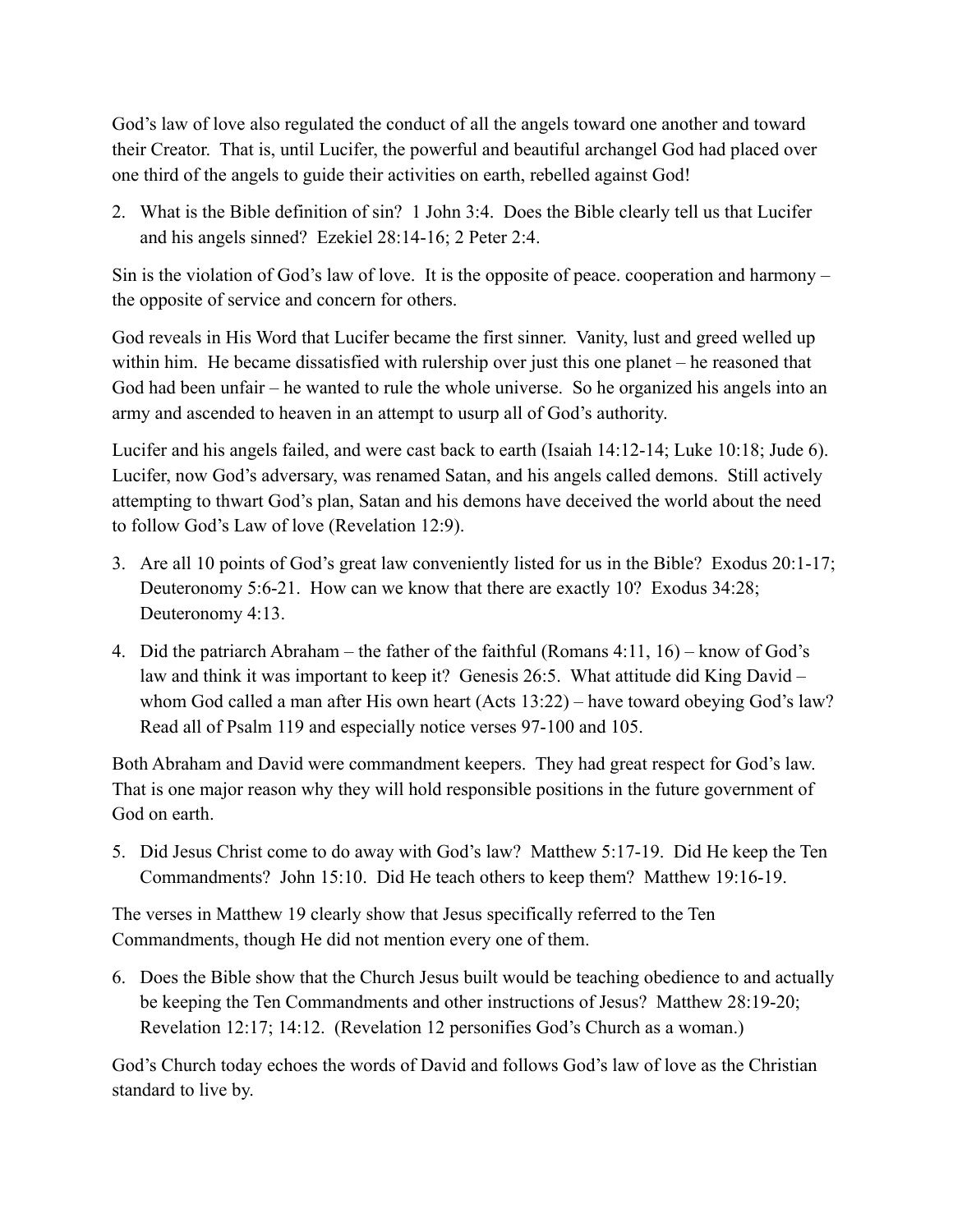7. Is the law of God holy, just and good? Romans 7:12. Is peace of mind a result of keeping God's commandments? Psalm 119:165. Does God bless those who choose to obey Him? Deuteronomy 11:26-28; 30:9-10; Psalm 1:1-3.

The person who keeps God's law has a clear conscience. He is at peace with God, with himself and with his neighbor. He has "the peace of God, which surpasses all understanding" (Philippians 4:7).

God's law was given to make man happy and to lead him into the peaceful, full, abundant life – and, above all, to lead him into eternal life. But because of disobedience to our Creator's holy, righteous law, the world is filled with strife, poverty, ignorance and suffering today – results opposite of God's law of love.

8. How did Jesus summarize the law of God? Matthew 22:37-39.

Since the basis of God's character is love (1 John 4:16), God's law expresses the character of God. Jesus showed that the Ten Commandments are in reality a guide to teach us how to love. The first four commandments show us how to love God, while the last six show us how to love our neighbors – all fellow human beings.

9. If we receive and exercise God's Spirit, will the love of God that it imparts enable us to "fulfill" – to obey – God's law? Romans 5:5; 13:8-10, especially verse 10.

Love is not left to interpretations by the individual Christian. The divine love of God, imparted by His Holy Spirit, is expressed within the bounds of God's law – the Ten Commandments. The commandments guide Spirit-begotten Christians in expressing God's love.

Therefore, the love of God is manifested first of all in adoration and worship of God and literal obedience to Him, and then in outgoing concern, compassion, kindness and service toward fellow humans.

10. Could there be any truth whatsoever in the widespread belief that having love makes void the need to literally obey God's law? 1 John 5:2-3; John 14:15; 15:9-10; 2 John 6.

The apostle John placed a great deal of emphasis on God's love. But not once did he or any other writer of Holy Scripture, including the apostle Paul – all of whom were inspired by God (2 Timothy 3:16) – say that God's love did away with, superseded or destroyed the law of God. John, who was a close friend, disciple and apostle of Jesus Christ, made it plain that one who truly had the love of God will be obeying the commandments of God.

11. Is it possible to earn one's salvation by obeying God? Romans 6:23; Ephesians 2:8-9. Yet, can anyone enter God's glorious, universe-ruling Kingdom – the very Family of God – as a lawbreaker? Romans 6:23; 1 Corinthians 6:9-10, Revelation 21:8; Matthew 7:21; 19:16-17.